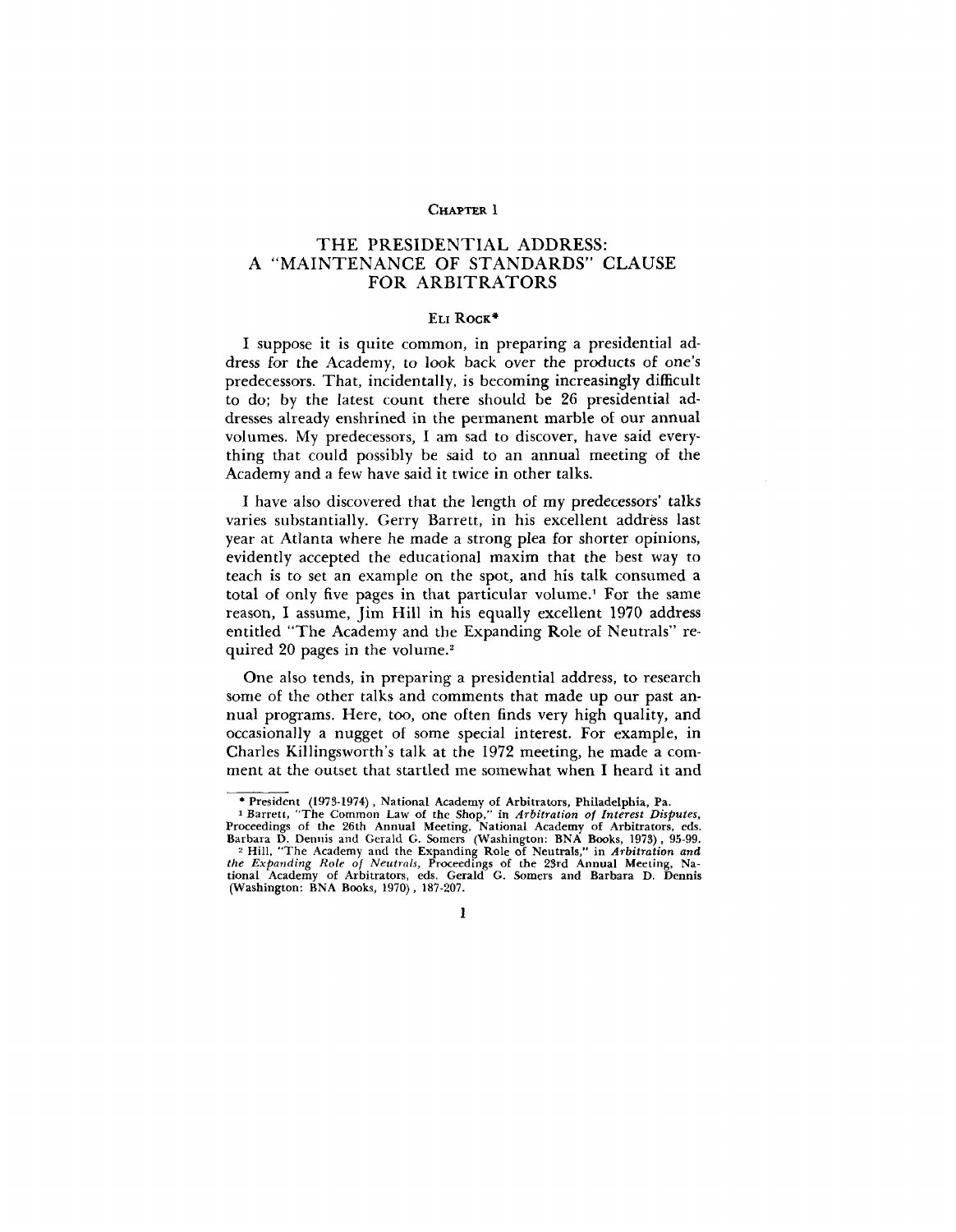startled me again when I read it this time. He was describing, in somewhat poetic language, his own early experience as a starting arbitrator during World War II:

"In looking back at early beginnings, one must guard against the rosy glow that often settles over a long-past experience that had its moments or hours of anguish. But I truly believe that it would be hard to overstate the excitement and the stimulation of being an arbitrator in that time of radiant morning three decades ago.

"First would come 'The Call.' It hardly counted, of course, if the caller was only somebody from the War Labor Board. The real thing was a call from a union or company man telling you they had a case they wanted you to arbitrate."<sup>3</sup>

May I say that, having graduated by the time Charles is describing, to an administrative post within the War Labor Board structure, I was one of those "only somebodies" who would "call" him. My recollection over 30 years is that while he may not have demonstrated a "radiant morning" kind of excitement, he sounded distinctly happy at the prospect of being given one of these lesser WLB assignments. Nevertheless, and despite the unkind cut, I shall continue to claim fame as the initial discoverer and recruiter of Charles Killingsworth for this business.

Another aspect that my reading of past Academy volumes has revealed is the seeming conflict, and uncertainty, which runs through them, on the dimensions and nature of the arbitrator's role—and particularly regarding the changes in the role with the passage of time. Arbitrators have always differed, it would seem at least in degree, on a number of basic questions which affect their function. We are grateful, for example, to Hal Davey and Phil Linn and Paul Prasow for highlighting for us again, at last year's meetings, the continuing debate over what, in overly simple terms, can be described as the strict versus the flexible interpretation of the contract. Hal stuck his neck out, as only Hal can do, for "the contract, the contract, the contract-is-the-thing" theme; and discussant Phil Linn, citing both Shakespeare's *The Merchant of Venice* and Cardozo and Archibald Cox, argued that there was

<sup>3</sup> Killingsworth, "Twenty-Five Years of Labor Arbitration—and the Future," in *Labor Arbitration at the Quarter-Century Mark,* Proceedings of the 25th Annual Meeting, National Academy of Arbitrators, eds. Barbara D. Dennis and Gerald G. Somers (Washington: BNA Books, 1972), 11-27, at 11.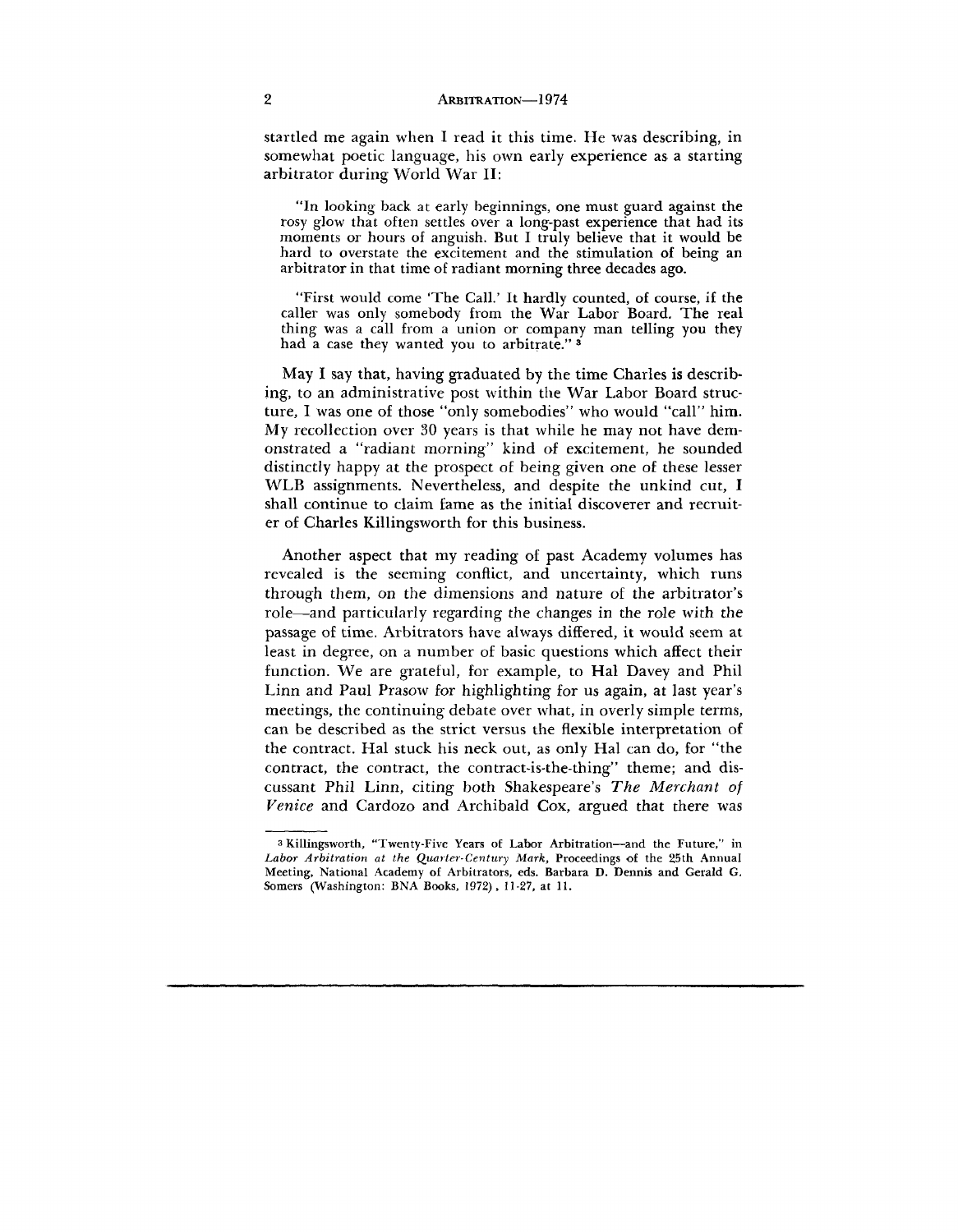much more to contract interpretation than that.<sup>4</sup> Discussant Paul Prasow also relied on Cardozo but made his most telling argument in citing a prior article by Davey in which Davey himself had espoused the Linn-Prasow position.<sup>5</sup> The latter, if I may be permitted a requote of my own, is reminiscent of Cardinal Richelieu's famous admonition—to which arbitrators and parties might still pay heed: "Give me six lines written by the most honest man, I will find something there to hang him."

This particular debate is signficant here, however, because it illustrates an aspect that I shall attempt to update. Quite clearly the Davey approach of last year reflects a narrow and shrinking role for the arbitration profession—of which others have also spoken—and this question, in the light of some more recent developments, represents a matter which, in my opinion, requires major renewed attention at this time.

The Academy is engaged currently in two highly significant internal discussions—one dealing with a proposed revision of our Code of Ethics and the other dealing with the nature of our membership as it is related to our standards of admission—both of which can, in my opinion, have far-reaching effects on the future character and makeup of the profession. I propose to attack the problem from a somewhat different perspective.

The future is always difficult to know, and you will recall the famous Dorothy Parker story apropos of not knowing what the future has in store. Dorothy Parker had a faithful cleaning lady who did her work while Dorothy Parker was out. Once Dorothy Parker was given two baby alligators. She returned home and put them in the bathtub for temporary safekeeping. Dorothy Parker went out again. While out, the cleaning lady came. When Dorothy Parker returned, she found this note on the hall table: "Dear Madame: I am leaving. I cannot work in a house with alligators. I would have told you this before, but I never thought the subject would come up." Since I face some of the same problem, I will start by going backward.

<sup>4</sup> Davey, "Situation Ethics and the Arbitrator's Role," in *Arbitration of Interest Disputes, supra* note 1, at 162-176. Linn, *id.,* at 176-184. Others at prior meetings, such as Sylvester Garrett, have of course also taken the Linn position, citing the<br>well-known writings of Harry Shulman in further support. See Garrett, "The Role<br>of Lawyers in Arbitration," in Arbitration and Public Polic (Washington: BNA Books, 1961) , 102-124.

s Prasow, in *Arbitration of Interest Disputes, supra* note 1, at 187.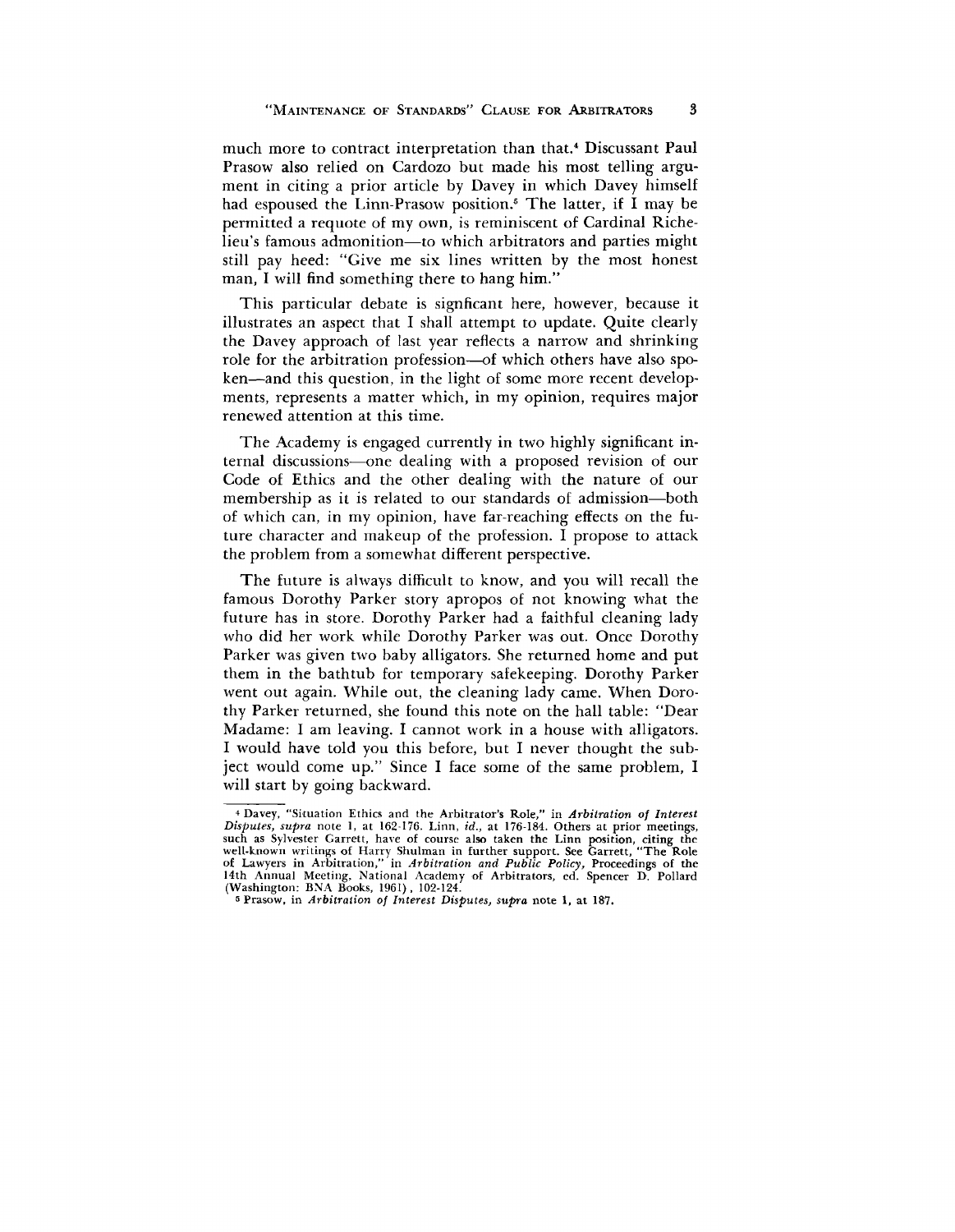I believe we may begin with Gerry Barrett's address last year, and go backward from that. Referring to the "common law of the shop," or what others call "industrial jurisprudence," Gerry suggested that much of that common law has now been settled, that many of our opinions are thus either unnecessary or overly lengthy and fine spun, and that we and the parties will be engulfed by an avalanche of meaningless paper if we do not pause and take stock on the matter.<sup>6</sup> He goes on to say:

"Although we may differ in our manner of description, I submit that the functions of an opinion are twofold. The opinion either tells the parties something useful about their contract, or it tells them something useful about their arbitrator—or it does both. If, in the nature of a case, the opinion cannot perform either one of these functions, then it is likely to be surplus, which nevertheless becomes indexed and digested by the parties and ends up assuming an ambiguous role in the common law of the particular shop. I do not overlook the internal discipline of organizing one's thoughts upon paper as an additional function of an opinion, but this exercise is best left to the discretion and experience of the individual arbitrator. If it is accurate to say that an opinion should tell the parties something useful either about their contract or about their arbitrator, then it follows that detailed opinions are now expected unnecessarily in substantial numbers of cases."<sup>7</sup>

Gerry recognizes that there will always be a need for decisions of the conventional type, and I can hardly do justice here to what is clearly an excellent paper. I am primarily using Gerry, if he will permit me, to make a point.

Charles Killingsworth had also outlined, in his 1972 paper, the major contributions of our profession to an established body of industrial jurisprudence (by published articles as well as by case law) . While not making his point with the same emphasis as Gerry, the impression I drew from his paper was that he, too, felt that the greater amount of the basic groundwork was behind us, and he appeared, with typical Killingsworth reserve (interrupted only when his sentimental and poetic side usurps authority) , to express a bit of surpise that opinions today are of about the same length as they used to be 20 and 25 years ago.

Moving back one step further, we have Ralph Seward's paper at the 1970 meeting—chiefly to be enshrined, of course, for his

<sup>6</sup>  *Supra* note 1.

<sup>7</sup> *Id.* at 98.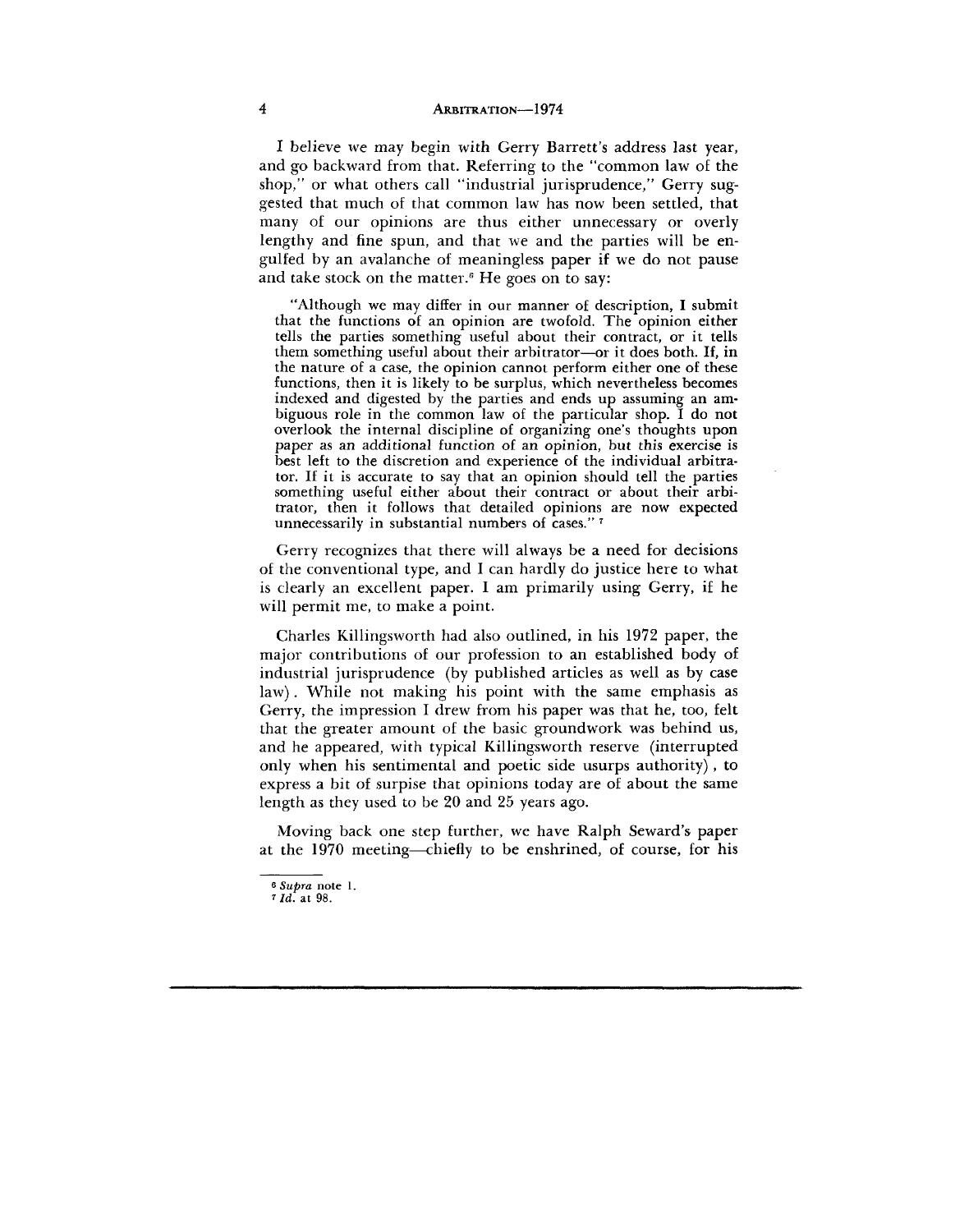memorable opus in French-English iambic pentameter, or perhaps better called free verse. On a lesser note, Ralph addressed the problem which I discuss today. He states specifically: "We are no longer explorers. We are technicians." Like Killingsworth, he also had looked back. He outlined in detail 14 basic principles of the labor-management relationship, which the arbitrator, together with the parties, had played a major role in fashioning. But his emphasis, too, is on past achievement. He, too, calls for a simplex procedure for many of the cases that are still going the old route. I am indebted to Lew Gill for also reminding me that it was Ralph, in this particular talk, who made the major plea for "expedited arbitration"—those were his words—which is now being so widely experimented with.<sup>8</sup>

I would refer further, however, to remarks by Ralph both before and after his 1970 talk. At the 1964 meeting, in the context of a discussion where there had been emphasis on the need to reduce the delays and cost of arbitration, Ralph made this statement:

"We have heard a great deal about delay in arbitration, and about techniques of speeding up and cheapening arbitration. Not once, in two days of sophisticated discussion, have we heard the word 'quality.' Yet speaking to our guests from labor and management—the quality of an arbitrator's work is necessarily one of your prime concerns. You can take (and have taken) delay, though you complain about it. You can take (and, unfortunately, sometimes have taken) unjustified expense and have rightly complained about it. But the one thing you should not ever have to take from arbitrators is poor quality work—snap judgments, slipshod thinking, careless writing, offhand decisions that raise more problems than they settle. For a time, at least—and possibly for a long time—our decisions will be the binding law in your plants. One thing you should therefore be in a position to insist upon is

<sup>8</sup> Seward, "Grievance Arbitration—The Old Frontier," in *Arbitration and the Expanding Role of Neutrals, supra* note 2, at 153-163. (For those who have not previously been made aware of it, the names Seward and Gill also carry special significance for that same early War Labor Board period to which Charles Killingsworth referred in his 1972 talk. The WLB not only gave basic impetus to modern<br>grievance arbitration as we know it, but also supplied many of those who later be-<br>came prominent in this field. In addition to such Board memb W. Taylor, and part-time hearing officers such as Charles Killingsworth, there was a small full-time WLB staff. Ralph Seward was our overall supervisor, and Lewis Gill was his immediate subordinate. Reporting directly to Gill were these names, among others Saul Wallen, Benjamin Aaron, Sylvester Garrett, Theodore W. Kheel, Jesse Freidin, Ronald W. Haughton, Robben W. Fleming, Frederick H. Bullen, Philip G. Marshall, I. Robert Feinberg, and Harold W. Davey.)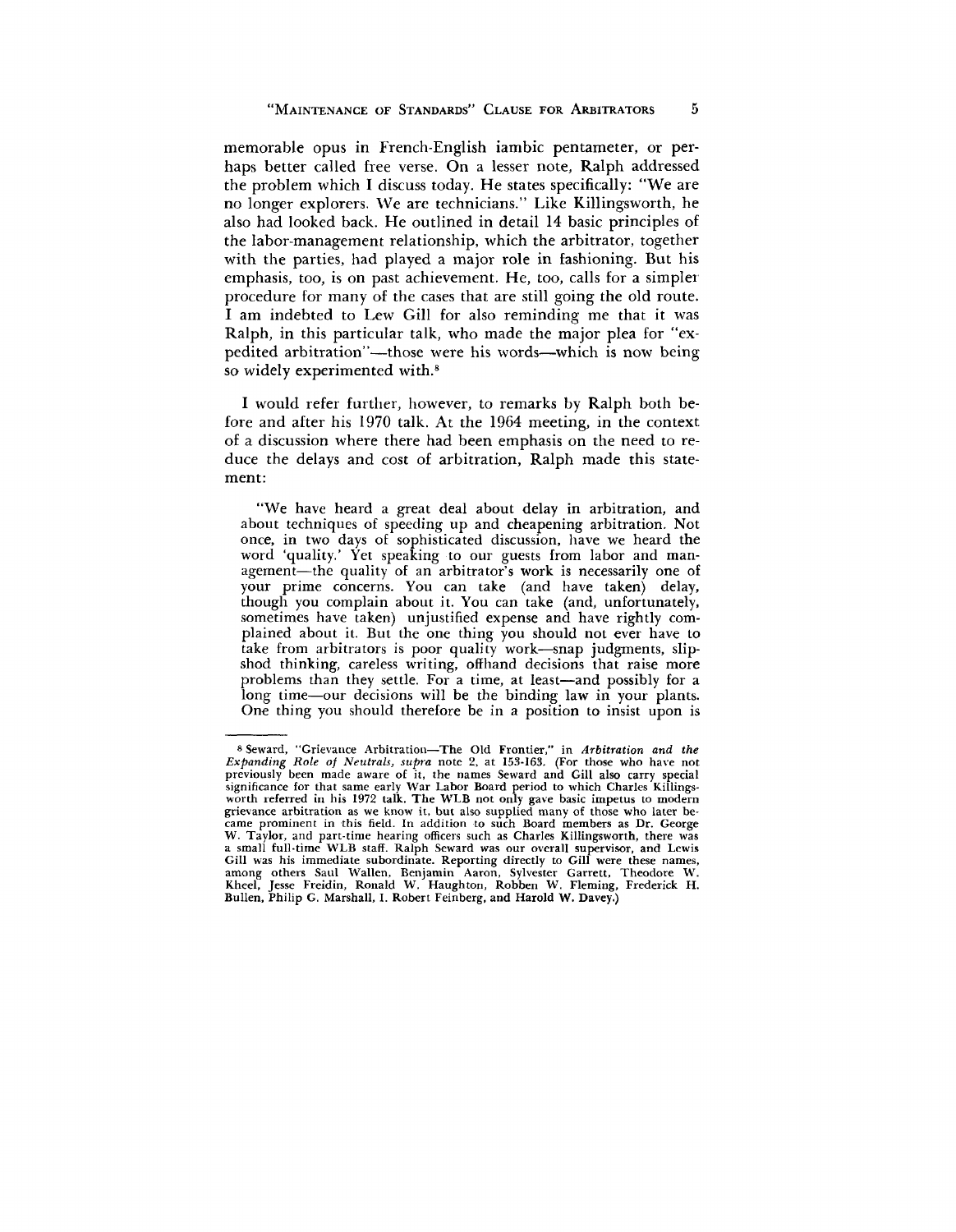high quality in those decisions; and high quality comes at a price  $\frac{1}{2}$  manner in time, at the very least."

Finally, and to update Ralph, I would mention that at our Saturday Board of Governors' meeting last year in Atlanta, Ralph appeared. With the eloquence that only a Seward can muster, and which I could not possibly reproduce, Ralph noted a number of recent developments, of which the movement in the direction of expedited arbitration was but one, and he questioned whether the Academy might not have a responsibility to consider the potential effect of these developments on the qualitative character of the profession and its membership in the future. Considering also the likely continued growth of both the caseload and the profession, he suggested that consideration of the matter might have important implications for the parties and the appointing agencies as well.

I trust that Gerry and Ralph and the others I have cited will forgive some liberties I may have taken in describing their positions. Nothing is black or white in this world. I have highlighted only some aspects of my colleagues' positions because that is necessary to make a point I consider to be important. In truth, there are only differences in shadings, not in essentials, between a Barrett and a Seward, or even between a Seward circa 1964, Seward circa 1970, or Seward circa 1973.

May I add to these evidences that we may be a declining profession, qualitatively if not quantitatively, these further signs: As was also pointed out by Seward and Killingsworth, top people on the labor or management sides very seldom attend our arbitration hearings anymore, although they did in the earlier years. Further, our high reputation and our earlier accomplishments were no doubt due in large measure to the presence in our ranks of such giants as George Taylor; there is some question whether we will be able to replace these illustrious names, or whether the times will offer the opportunity. The examples of possible decline could be multiplied. They could add up, at least by my standards, to a bleak picture. A role akin to that of an unemployment compensation referee, for example, is not my cup of tea, nor that, I would think, of most of our members—although it is doubtless a worthy and valuable occupation. Do I draw the picture too

<sup>9</sup> Seward, "Reexamining Traditional Concepts," in *Labor Arbitration—Perspectives and Problems,* Proceedings of the 17th Annual Meeting, National Academy of Arbitrators, ed. Mark L. Kahn (Washington: BNA Books, 1964), 240-251, at 242.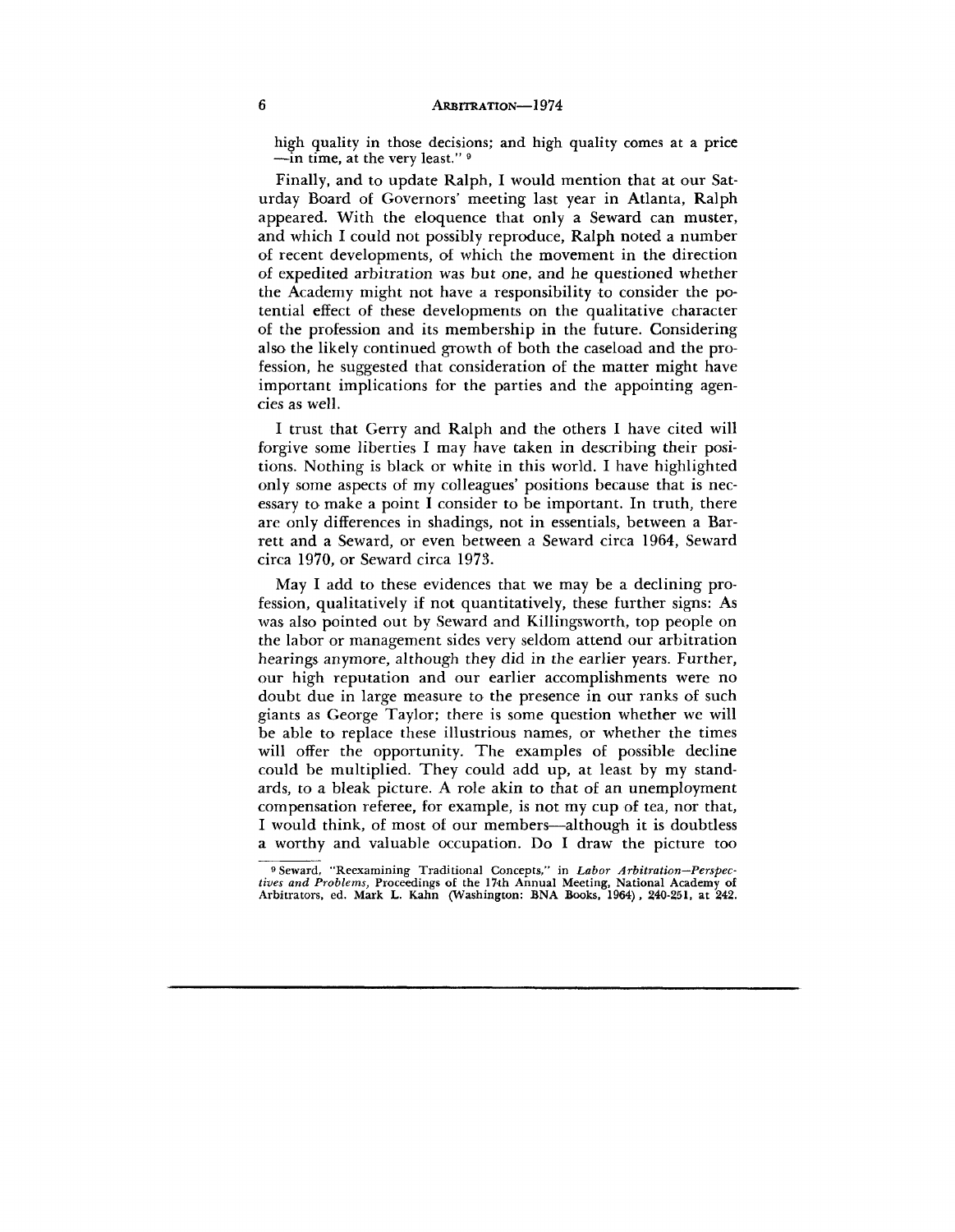bleakly and overstate the case? Perhaps—but I think the trend is clearly there, unless it is somehow reversed.

I have been saddened, not only by the number of deaths among our past members, shown in the back of our membership directory, but simply by the number of notifications I have received from colleagues who will be unable to attend this particular meeting owing to illnesses of their own or of a spouse. I believe that we must recognize that our membership makeup will be greatly altered in the next 10 or 15 years, given our present age distribution. Do we not have a fundamental obligation to the profession to *attempt* at least to shape its nature, qualitatively, for those future members from the ranks of expedited arbitration or the public sector or elsewhere who will not have had the background and experience of some of our present high proportion of seasoned veterans?

I should point out that some of our "middle group" members, who do not date from the WLB, have shown some support for the position I will here be espousing. The question of a full versus a short or no-opinion decision is, I think, quite symbolic of the issue. Thus, Phil Linn, in his comments at last year's meeting, also spoke to the function and need of a conventional opinion in these terms:

". . . As to the notion that awards be rendered without opinions, I am prepared to state, quite emphatically, that I am opposed to any such suggestion. I deeply believe the arbitration process has in large measure succeeded in serving the needs of labor and management because of the rationale developed in well-reasoned opinions in support of the arbitrator's award. Delete the opinion, and the unsupported decision will soon bring our function into doubt in the minds of the parties. Believing, as I do, that the rationale is as important as the award, it is my personal intention to write opinions which I believe are essential to explain the case satisfactorily and permit it to stand the test of close scrutiny. I believe we shall continue to have the confidence of the parties and we shall provide the best possible system of grievance resolution if each case is able to stand on its own feet. It cannot do this if it is left to stand in its bare feet, with only its award hanging out."<sup>10</sup>

On a similar note, Rolf Valtin, in a letter to Bill Simkin commenting on one aspect of the proposed new Code of Ethics, said this:

"It seems to me that there are essentially two kinds of Opinionwriting. The first is where one writes directly to the problem—i.e.,

<sup>10</sup> In Arbitration of Interest Disputes, supra note 1, at 182.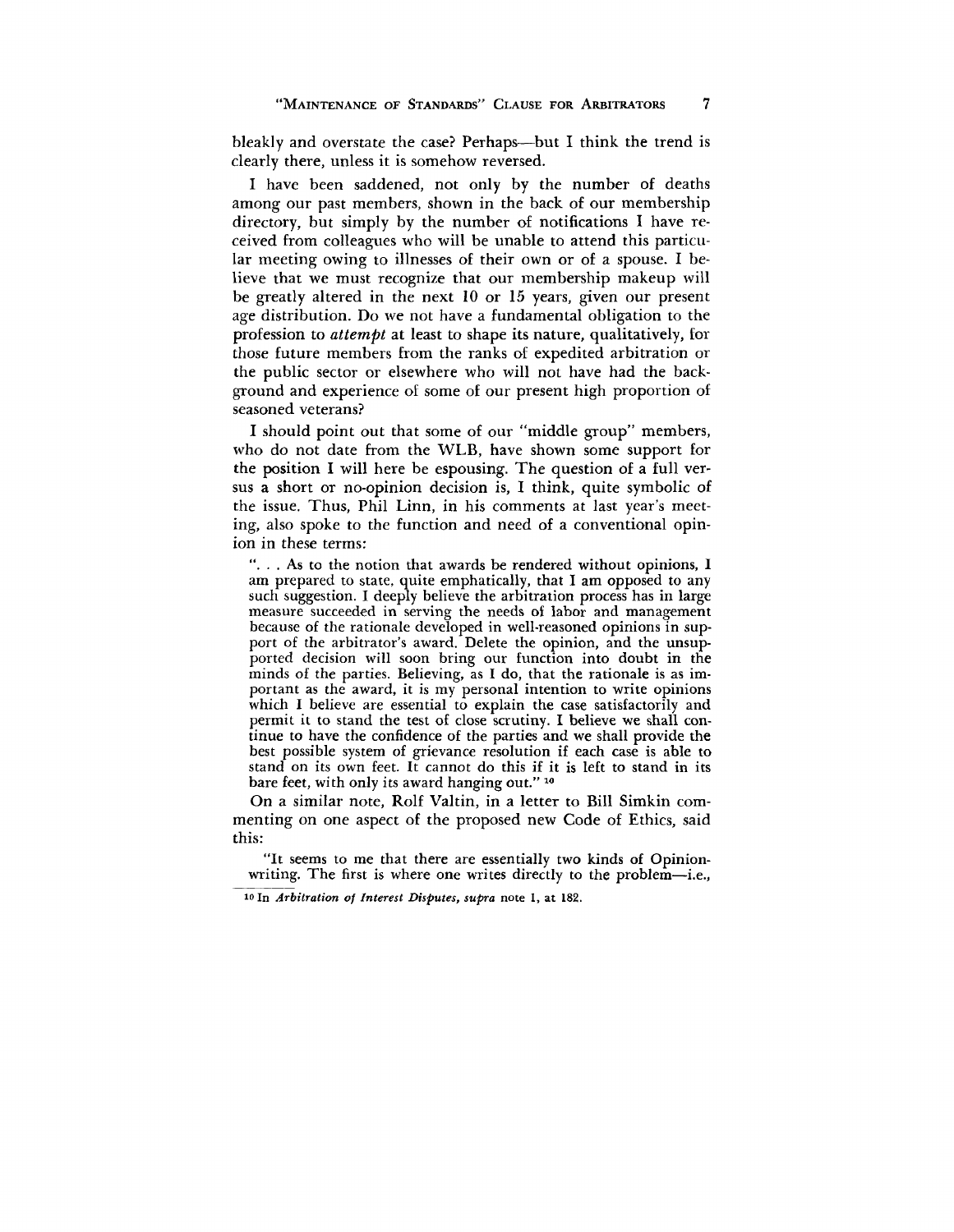without first laying out the facts and the parties' contentions. One assumes that the parties have the confidence that the arbitrator has understood the facts and contentions; and one further assumes that it is those persons alone who were at the hearing who need to understand what the arbitrator is holding. Where this suffices, I'm all for it. It's a lot quicker and easier; and it keeps one from having to master the facts and contentions in the detailed fashion necessary for writing about them intelligently and meaningfully—which I think is often the real pain-in-the-neck part of the job. Without question, this 'directly to the problem' kind of Opinion-writing spares the parties cost and delay and simply keeps away the danger of 'writing for publication.'

"The other kind of Opinion-writing requires showing what the case is about before disposing of it. The process of putting the Opinion together is far more tedious and time-consuming, but the resulting Opinion makes it possible for those who were not at the hearing to understand the case and its holding. My experience is that most parties most of the time want an Opinion which gives the facts and contentions as well as the holding and its rationale. Furthermore, it seems to me that there is no gainsaying the fact that an Opinion in its true meaning is not really written unless it  $include$  these elements.  $\ldots$ ."

I cite these examples because I believe we are approaching at this time some very basic questions about our future both as a profession and as an Academy. Indeed, I believe there is very little doubt that the basic role of the arbitrator, as some of us have understood it, has at least begun to change; and while I do not agree with Ralph that we have already become technicians, clearly that future possibility must be realistically confronted and examined. The debate over short versus long opinions is one aspect of the question.

Perhaps I can help make my point with a brief composite picture of what I regard as the kind of arbitrator who has, at least in the past, helped bring this profession to its high estate. Quite possibly there may be relatively few who will have all the qualities I list, but a substantial number, I submit, has most of them. To the seasoned members of the Academy this will be elementary, but to others it may not be.

To start with, the arbitrator I describe is acutely conscious of the fact that his selection for a case, in the first place, represents an act of faith by the parties in him or her. From a list of many

Letter from Rolf Valtin to William Simkin, dated Feb. 2, 1974.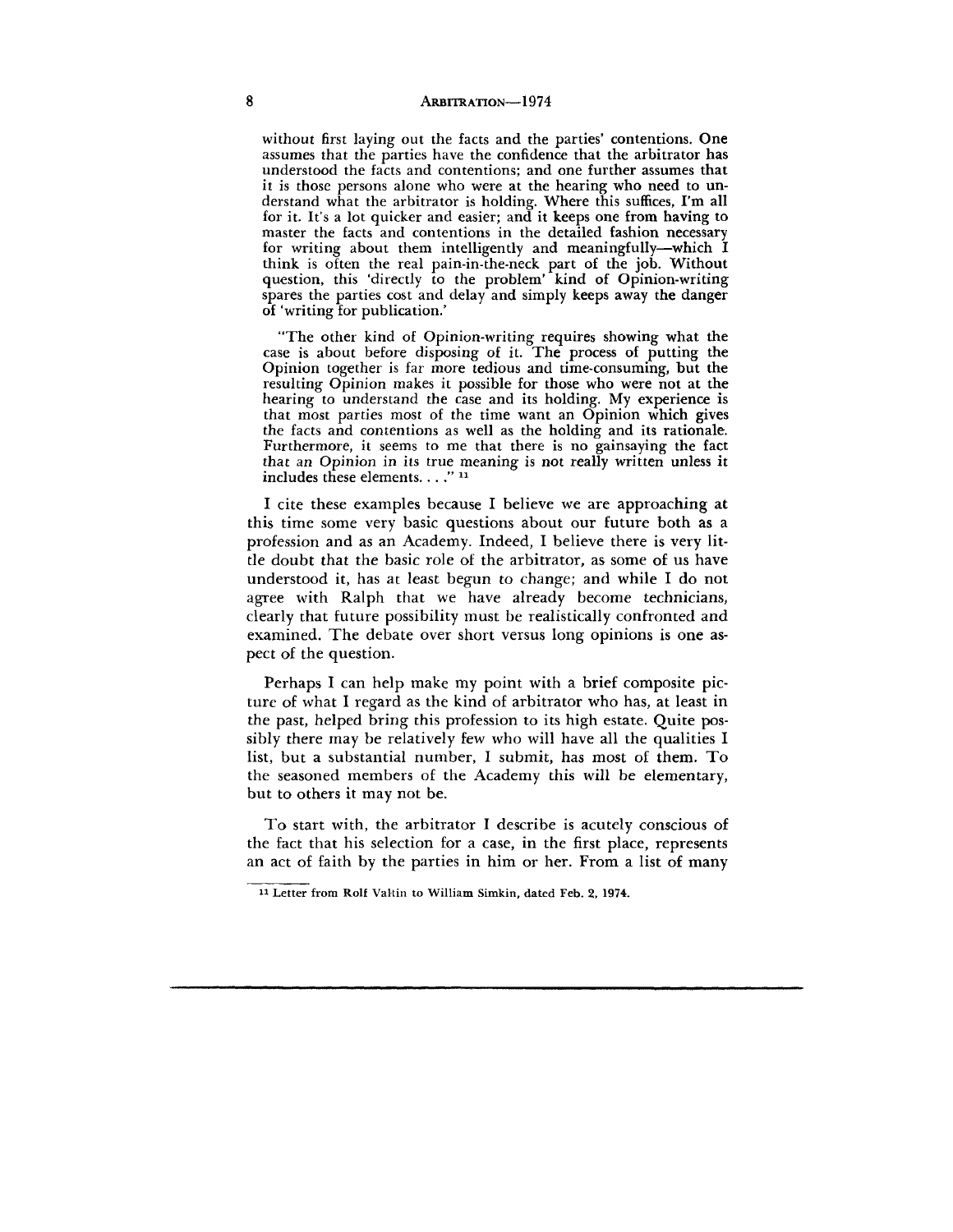alternative names, he or she has been *picked* for the case. There is, therefore, from the outset a deep sense of obligation and, if you will, gratitude to both parties which will cause that arbitrator to muster the maximum fairness and objectivity of which he is capable in deciding that particular case. No judge in the courts, whether elected or appointed, can have the same sense of *personal* commitment to the *specific* parties before him. It is impossible to explain to one who has never been in the arbitrator's position the powerful effect of this factor on an arbitrator's performance, but the parties have in this aspect of the process a form of protection that can be matched in no other way.

In addition to this factor of built-in integrity, the arbitrator also knows that his ultimate survival in his role will depend on the long-run reputation for fairness and competency he achieves. Unlike the judge, he is a decider who must be "reelected" constantly—by the very persons whose case or cases he is deciding. Here, too, is a powerful influence on the arbitrator and a powerful factor ensuring high-level performance.

Syl Garrett, in his presidential address in 1964, made this point well when he said:

"When our published decisions are compared with the generality of the courts' published opinions, the arbitrators' work does not suffer. This relative excellence doubtless results from the fact that the arbitrator usually is something of a specialist, selected by the parties with care, and always on trial with them." <sup>12</sup>

Recognizing that the product, the only product by which he can be judged, is his decision in particular cases, the arbitrator will make a maximum effort to assure that this product is a highly workmanlike job and that, in particular, the *result* is right. The language of many labor contracts is, by nature, often unclear, and the facts even more so. Out of the impossible morass with which he is frequently confronted, the arbitrator may agonize at great length in finding the "right" answer—right not only in result but right in the framework in which the result is placed, and right in the decision language with which it is described. He or she will not always succeed, but often there will be a seemingly endless quest. A good many "impossible cases" do have a "right" answer, and the key to the whole puzzle may suddenly

<sup>12</sup> Garrett, "Some Potential Uses of **the Opinion,"** in *Labor Arbitration***—** *Perspectives and Problems, supra* note 9, 114-124, at 119.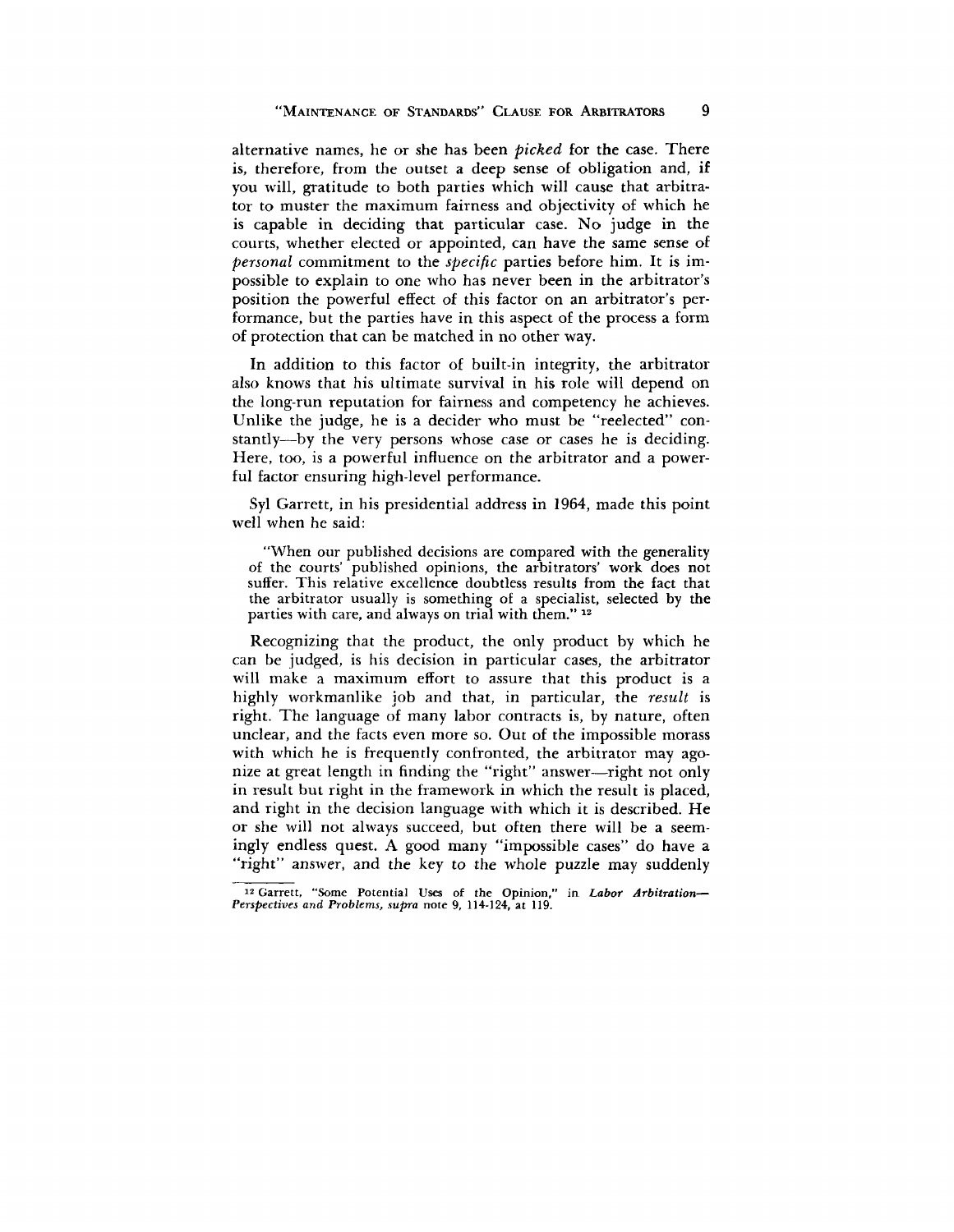dawn, in startling clarity, after long hours of tentative and wasteful attempts in a variety of other directions.

Of course there will be many cases that are "easy" to decide, but the kind of endless effort which the late Scotty Crawford, for example, would expend toward finding the "key" to the case even in cases which might to others have seemed superficially "simple" and involving only the application of already established basic principles—is almost beyond description, notwithstanding that in large part Scotty's end result was often written in deceptively simple and relatively brief language. Scotty's wisdom and his knowledge of the "shop," of the problems behind the issues—gained from long years of experience—had stamped him during the last 10 years of his life as "Mr. Arbitrator's Arbitrator" to those of us who were fortunate enough to know him, and he gave to the arbitrator's role a basic dimension from which we all profited.

The arbitrator I describe will also, sometimes knowingly and sometimes unknowingly, examine into his own "internal stare decisis." Is his proposed decision in a particular case consistent with his approach in a somewhat similar case last month or last year, which the parties before him have never heard about and will never see? If there is a divergence, is it one in basic philosophy, or can it be justified by the subtle difference between individual cases to which we are all pledged or trained to give primary weight? Perhaps this *is* really a form of over-agonizing, but if nothing else it demonstrates the unusual sense of integrity and dedication that the selection process, in this particular form of human endeavor, has extracted from its practitioners.

Yes, there is often also boredom, and the highly polished decision may represent an effort to counter that. I suspect this may have been true of other craftsmen during the ages. Without the opportunity for pride and excellence of workmanship, however, man's long progress in a variety of areas over the years may have been inhibited.

I could go on at length to describe, or attempt to explain, what lies behind, let us say, an Abe Stockman kind of opinion. Much of it, I'm certain, resides in elements of the human psyche which I could not begin to understand or explain.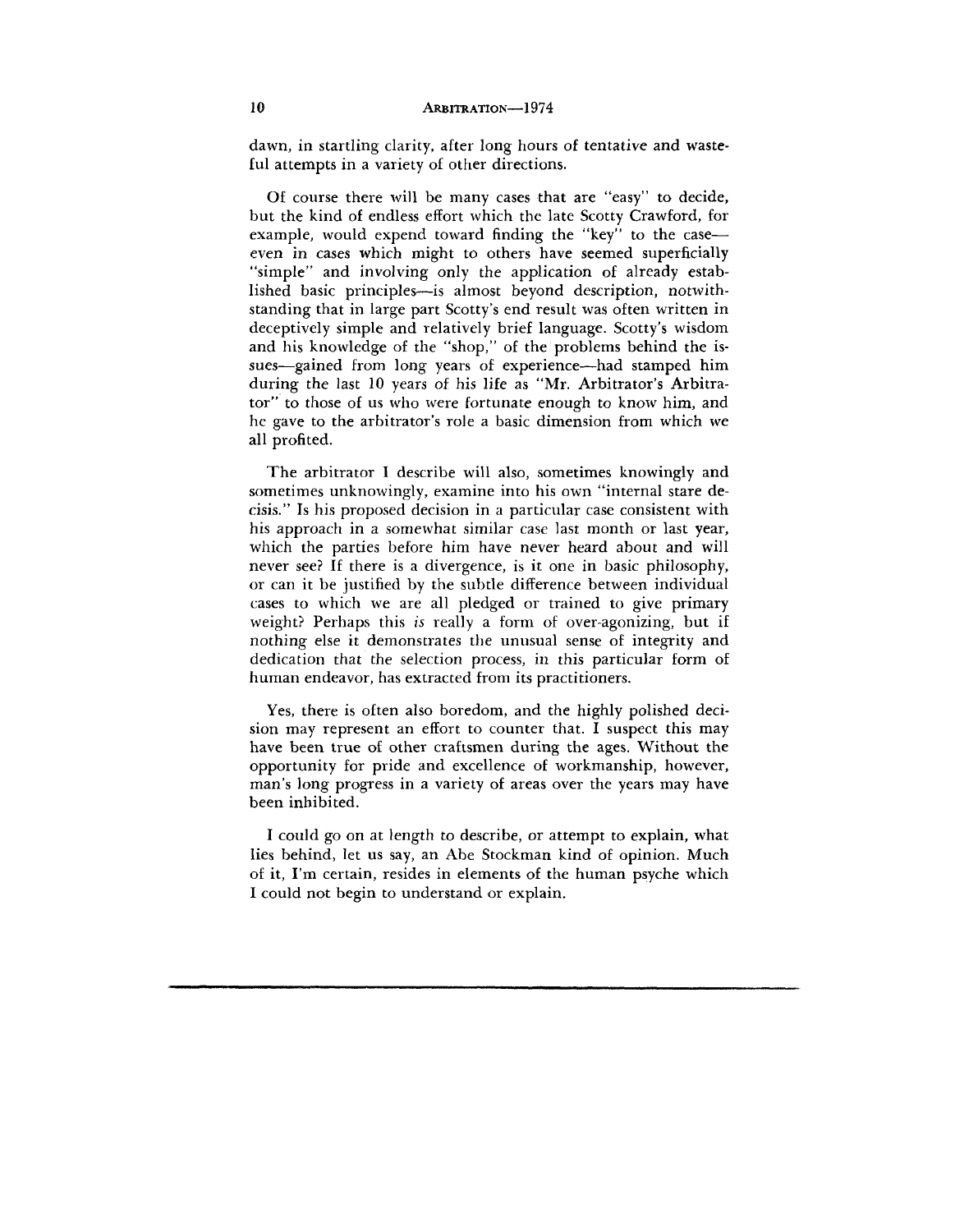My point is, simply, that the profession could not have achieved its unique success—in a form envied by other democracies all over the world—without some of the qualities of the profession that I have described. It would unquestionably be easier for all of us, and much less painful for many, if the decisionreaching process I have described could be basically simplified. But the result, I submit, may be a quite changed profession both in function and in terms of the persons who will be attracted to the profession. It is at least possible that some of the extremely high-caliber individuals who make up our membership —and whose very presence in the Academy makes it so completely captivating an organization for all of us—will in the future find better outlets for their talents elsewhere. I do not believe that we want this, and I question whether all of the parties or the appointing agencies want it.

The downhill trend of the profession need not, however, be regarded as inevitable. Let me pause to say now that I am in agreement with Gerry Barrett's basic point. Too many decisions *are* overwritten for the particular case or issue, and many, if not most, of us need to be reminded of this constantly. It is impossible to quarrel with Gerry's thesis—although I believe it is primarily applicable to large company umpireships—that the proliferating body of the common law of the shop has, in a great many instances, reached the point where it has no practical meaning or justification to those who must live under it and apply it. Gerry is as concerned as I am for the future of the profession, and the point he raises also goes to its continued viability. Some of the shortcuts are probably here to stay.

My belief, however, is that having recognized, as we have now been doing for a number of years, the need for some oiling and adjustment of a machinery that, in some ways, has shown signs of arteriosclerosis, the time has now come to express some very real concern about where we could be heading in terms of basics. The problem, as I hope I have indicated, goes beyond the mere question of shorter opinions or expedited arbitrations.

While some of the forces at work in these changes may be beyond our control, I am not of the belief that we are required to stand by helplessly. Basically as I see it, the problem today takes two forms. First, while the overall volume of cases will probably continue to increase (my information is that some of the expe-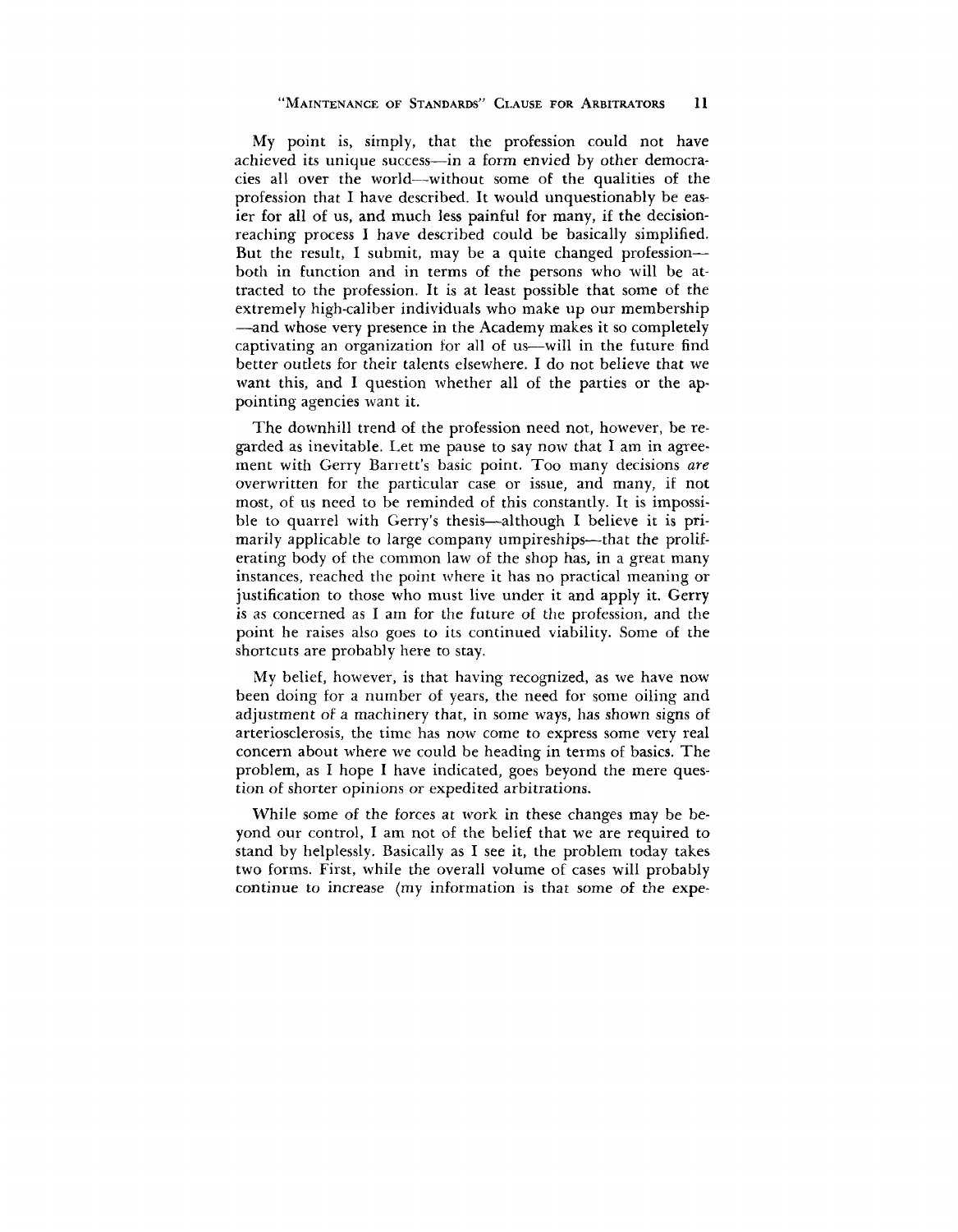dited procedures have even helped that trend along), on a percentage basis, it is likely that there will be fewer cases that require a "full" role by the arbitrator and more of the type where the arbitrator will have the more limited role I have talked about. Second, in terms of the membership in the profession, it seems clear—not only because of the passing of the George Taylors from the scene but because a greater percentage of the cases will now require the lesser role—that there will be more arbitrators before long with the limited background of having performed the narrower role.

Notwithstanding the latter, all of my colleagues whom I have quoted would agree that there will still be a need, for a long time to come, for the kind of full role I have described. Moreover, there is a whole flood of new types of cases and problems that may be confronting us. These can involve or flow from such things as the basic technological revolution that appears to be taking place in the newspaper publishing industry; or the fantastic growth of unionism in the public sector and its particularly unique problems in the schools, including, almost as a separate set of issues, the universities; or the new developments among professional athletes; or simply the new makeup of the work force and the nature of the contract changes in the plain old industrial sector. These new problems, too, will require the type of expertise that the "old" arbitrator has, including a high need for continued creative approaches.

Others will be affected by this, besides the National Academy of Arbitrators. But the Academy itself dares not let events pass it by. Among other things, it could take steps such as these:

1. In so far as it is within our power to do so, we must continue to set the example, for the profession, of a high-quality product. Even an expedited case, or a relatively simple case which may require a conventional decision involving only the application of established common law of the shop, cannot be analyzed or decided haphazardly. If this may in some cases require more time than the parties are willing to pay or we are willing to charge, so be it. This is nothing new; and we owe it to ourselves at least to do the job right.

2. Second, we are required, in my opinion, to speak out as an Academy regarding the intimate relationship between quality